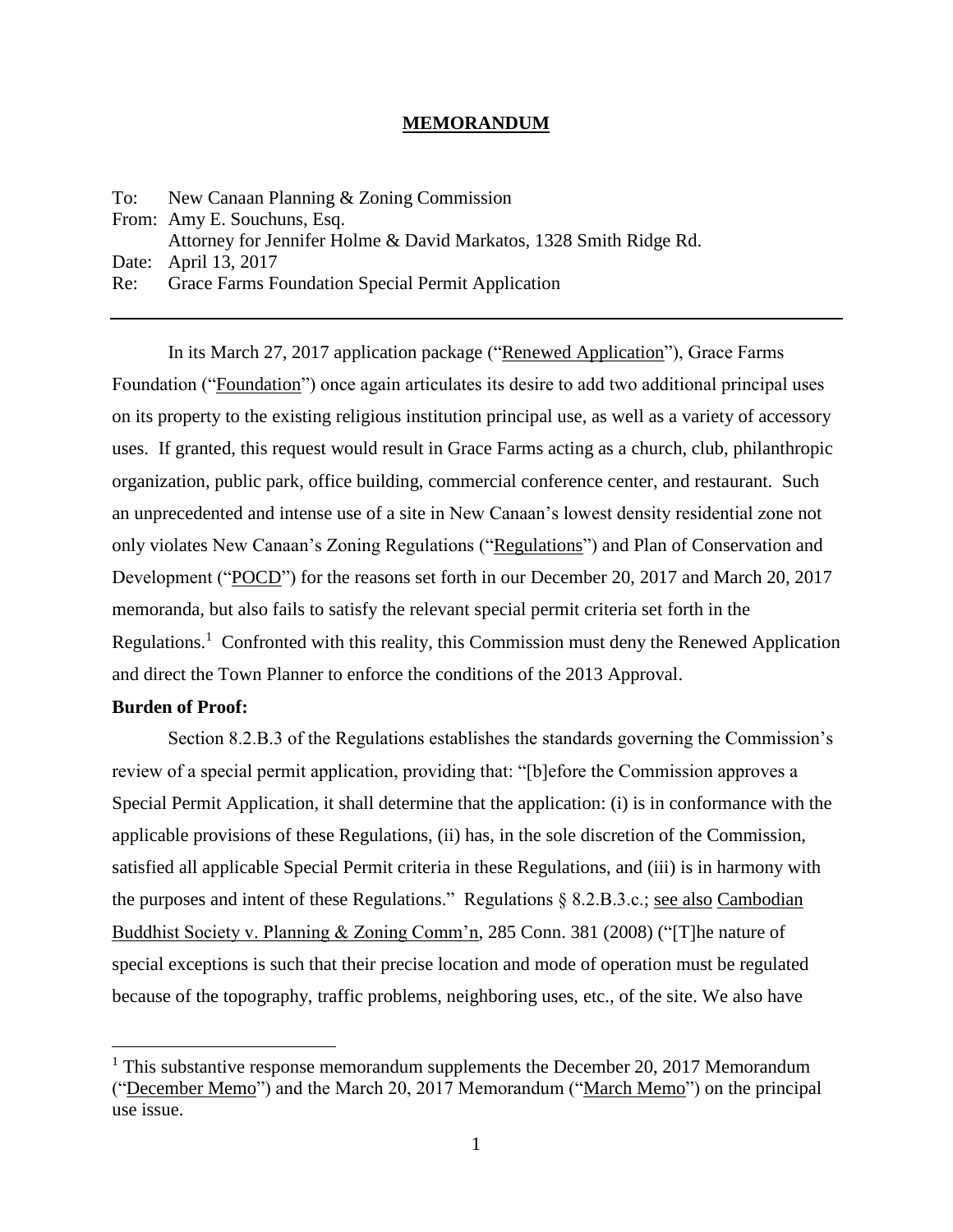recognized that, if not properly planned for, such uses might undermine the residential character of the neighborhood. Thus, we have explained that the goal of an application for a special exception is to seek permission to vary the use of a particular piece of property from that for which it is zoned, without offending the uses permitted as of right in the particular zoning district.")

In seeking to amend its 2013 Approval and requesting new special permit uses, the burden rests entirely on the Foundation to demonstrate that the proposed revisions and new uses comply with the Regulations, satisfy all of the special permit criteria, and are harmonious with the purposes of the Regulations. The Foundation's Renewed Application fails to meet that high standard.

For the Commission's ease of reference, attached as Exhibit A is a table that summarizes the substantive changes proposed by the Foundation since the 2013 Approval. Unfortunately for my clients and other abutting neighbors, many of the proposed changes only serve to further intensify the Foundation's use of Grace Farms with the concomitant effect of significantly greater impacts and encroachments on surrounding properties.

#### **Withdrawal Period:**

Following the Foundation's withdrawal of its September 26, 2016 application package ("Withdrawn Application") on January 20, 2017, my clients met with the Town Planner on two separate occasions to discuss their key concerns. At their initial February 2, 2017 meeting, they requested that those concerns be communicated to the applicant in anticipation of the filing of the Renewed Application. See Exhibit B (Correspondence to Steve Palmer). Contrary to the Renewed Application's intimations of multiple meetings by the Foundation to incorporate and resolve the concerns of abutting neighbors, my clients had only one on-site meeting with the Foundation to discuss landscaping issues. While my clients welcomed a more fulsome discussion of their key concerns, the Foundation's sole focus was on landscaping. See Exhibit C (Email to Steve Palmer). Frankly, the response from the Foundation (both by way of silence and by the requests in the Renewed Application) has been underwhelming and dismissive of the concerns that my clients have articulated, including the absurd suggestion that affected neighbors place window film on their windows to lessen the effects of the light pollution radiating from the River Building at night. See Exhibits B, C, D. Only my clients' request to incorporate all of Grace Farms into the Renewed Application was fully taken into account by the Foundation.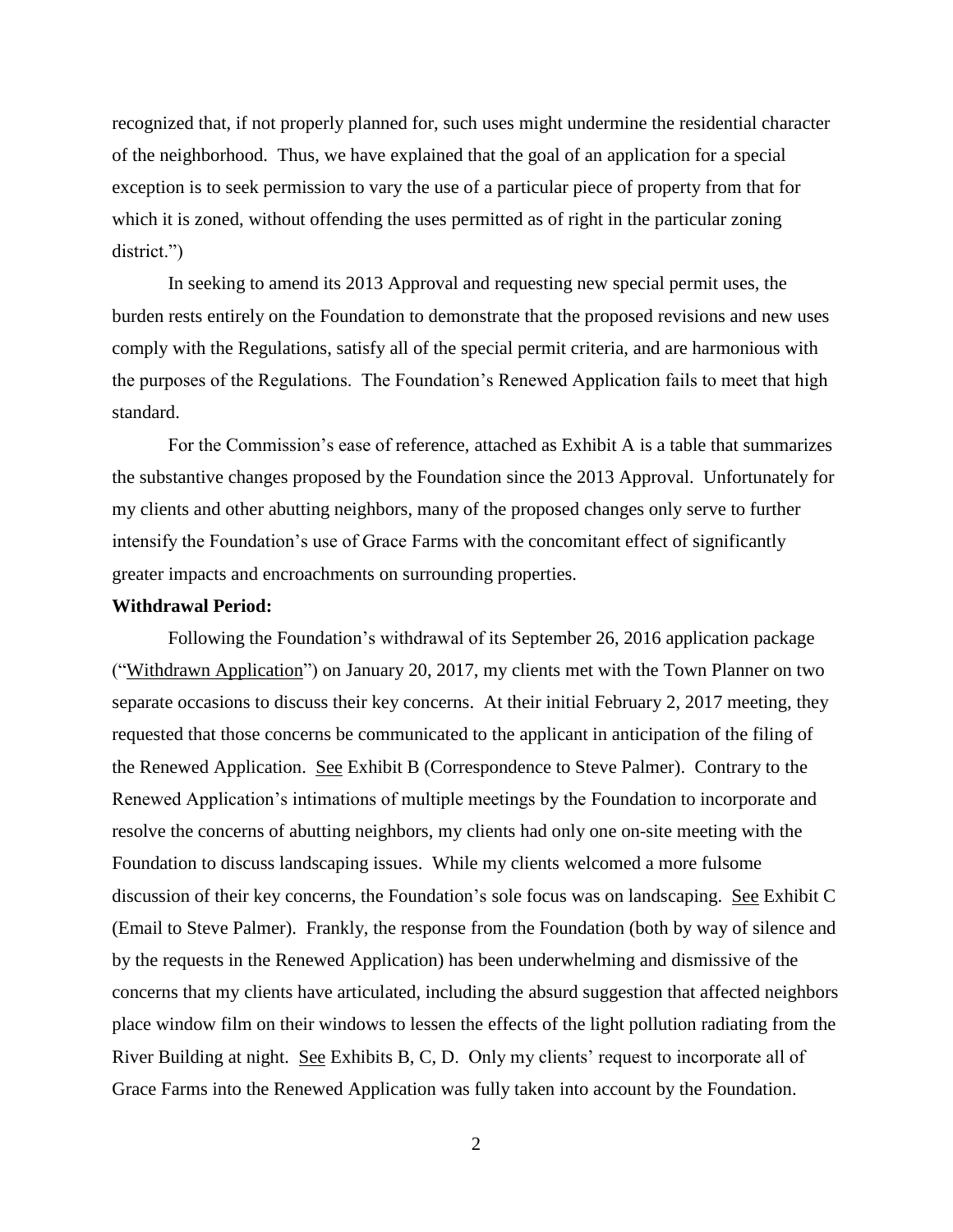Moreover, during the withdrawal period, the Foundation yet again disregarded the Town's directives on the terms of its operations. As early as October 2016, the Foundation was already soliciting space grant applications for 2018 and it continues to do so through the present. This presumptuous action violates the Commission's clear directive in January 2017 not to issue new space grants beyond what had already been granted. See January 27, 2017 Letter from Steve Palmer to Edward O'Hanlon (Exhibit E); Foundation Press Release (Exhibit F); Renewed Application, Tab E (noting quarterly reviews of small space grant applications).

Conspicuously absent from the Renewed Application is the documentation the Commission requested at the November 29, 2016 hearing for the most significant space grant recipient – Grace Community Church – specifically, a copy of the revocable license and log of church activities. Also absent from the Renewed Application is a complete reconciliation of material deviations from the approved 2013 Overall Site Development Plan C-100 in the 2015 As Built Survey. Conflicts between these documents include the footprint and building height of the community garden shed, the continued existence of an overflow parking lot adjacent to the Entry Way House, and the movie theater in the lower level of the Commons volume.

With this factual background, the Commission must view the Foundation's willingness or ability to comply with conditions of any approval with a healthy skepticism. My clients have been waiting patiently for more than 18 months for enforcement of clear and unambiguous conditions and have watched the Foundation own and operate a use that has never received a single approval from this Commission. See December Memo, Exhibit K; January 20, 2017 Letter to John Goodwin (Exhibit G). As both Donald Poland and Planimetrics noted in their respective reports, enforcement of additional conditions on more uses would be onerous and highly impractical. As such, the only viable alternative is to deny the Renewed Application.

# **Operational Issues:**

Despite the representations contained in the Renewed Application, the Foundation seeks to increase, not reduce, its hours of operation for the general public. As documented on the Grace Farms website (attached as Exhibits H & I), the Foundation states that Grace Farms is open to the public Tuesday to Saturday, 10am to 6pm and Sunday noon to 6pm. Yet in the Renewed Application, the Foundation requests that those general public hours be increased by an hour, to 7pm on those days. The apparent "reduction" in general public hours is based upon the Foundation's misguided belief that the 2013 Approval requires that interior site lighting be shut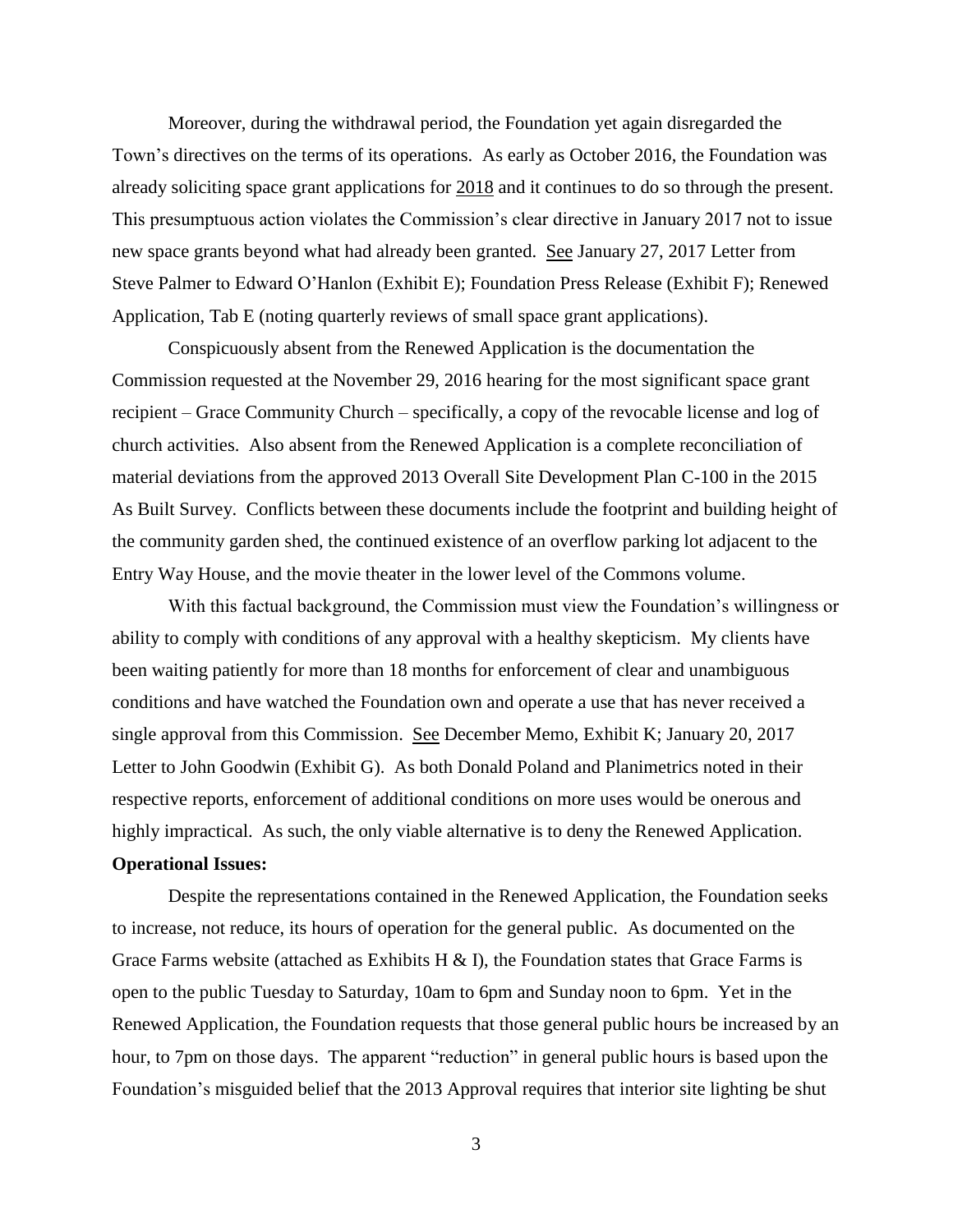off at 11pm and the Foundation extrapolates that mandate to govern general public hours. The 2013 Approval, however, governs only the religious institution, not the club and philanthropic organization approvals now sought in the Renewed Application.

Moreover, the fact that the Foundation (i) remains unwilling to preclude general public access on the weekends and weekday evenings – the very times that my clients are most likely to be enjoying their property – and (ii) proposes no limitations on the times that programming events can occur at Grace Farms is representative of Foundation's continued tone deaf approach and general stonewalling of the neighborhood. Put simply, my clients are aware of no other institutional use in New Canaan's 4-acre residential zone that has completely unregulated hours of operations for its programming events. The Foundation contends that its first year has been successful and it does not seek "growth for growth's sake." Operations Plan at 4. As such, Grace Farms' hours of operations should not only prohibit general public access on weekends but also be limited to the existing hours of operation of the site as a maximum – the only exceptions being for approved principal use events such as a midnight mass religious service.

Unlike Glass House, other than the number of tour participants, the Foundation offers no limitations on the number of tours it can conduct at Grace Farms. To the extent that the Commission permits tours to occur, conditions analogous to the Glass House tour restrictions should be imposed, including a requirement that the tour focus on the River Building architecture and exclude a general walking tour of the grounds.

For the foregoing reasons, this component of the Renewed Application fails to comply with the special permit criteria set forth in Regulations §§ 8.2.B.4.a, b, f & g.

## **Events:**

The Renewed Application substantially expands the number of significant events that can take place on the property. Under the Foundation's request, the number of permitted "large" events with more than 700 attendees is tripled from an original request of four to the current request of 12. The Foundation seeks 24 "regular" events with expected attendance of 300-700 people. These events specifically exclude Sunday & holiday Church services. Notably, "memorial or wedding services" are also excluded from this count, which is particularly curious given the Foundation's policy not to allow such events at Grace Farms. See Grace Farms website FAQ (Exhibit I), perhaps because the Foundation has periodically made exceptions to this policy. Before "sustainability events" are factored into the calculation, the Foundation seeks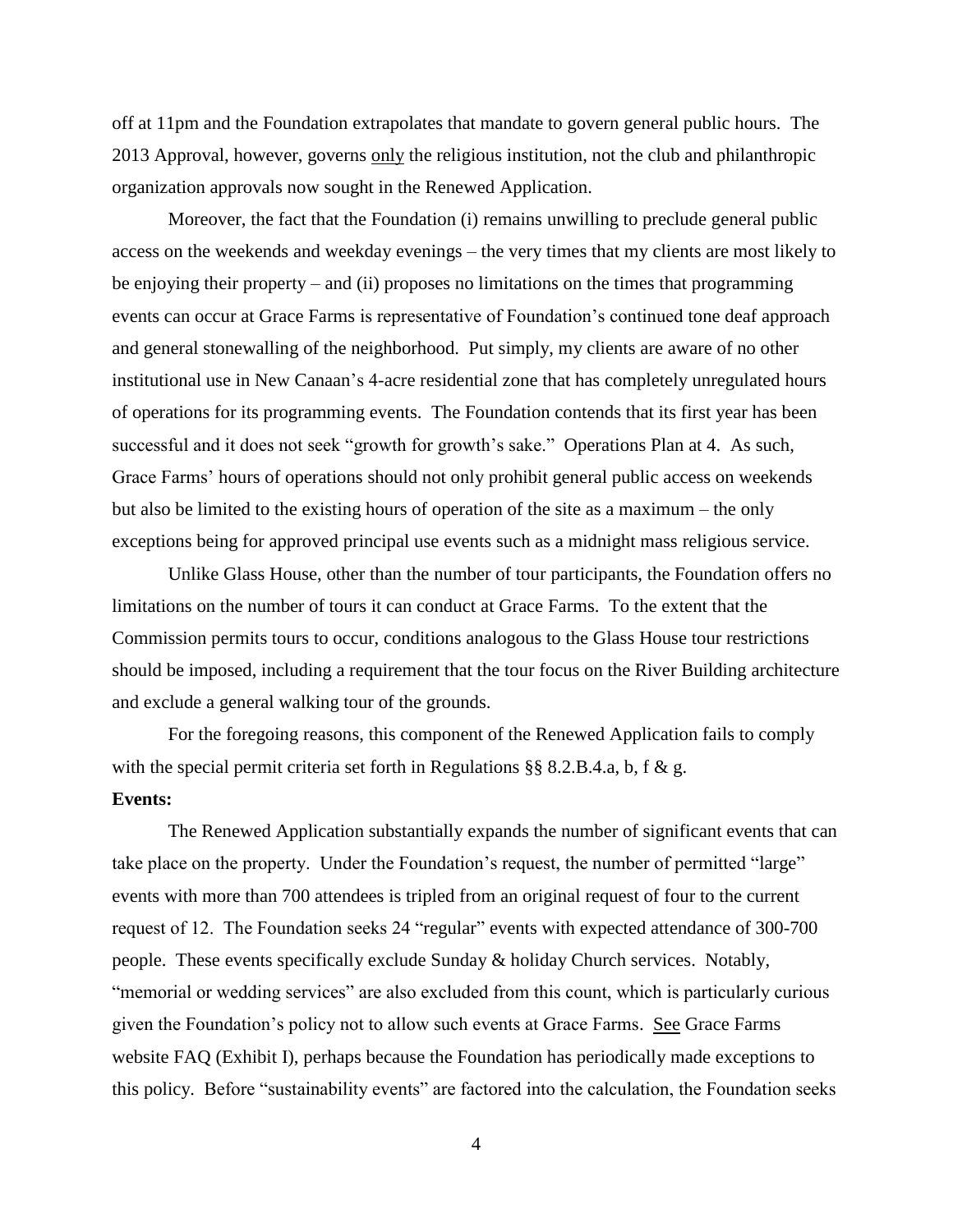permission to have an average of three to four events of more than 300 people per week on the property (Sunday service, two "regular" events, and one "large" event) and an unlimited number of events of 299 people or less. And to be clear, the Foundation offers no restrictions on its ability to host concurrent significant events.

The requested "sustainability events," as the Foundation notes, are "large" or "regular" events, but with a substantial monetary donation. This type of for-profit activity is certainly akin to any other event venue or conference center that hosts multi-day team building events, off-site meetings, or special events like a fundraising gala. This Commission has long prohibited the property from being used for this purpose, a conclusion well-supported by the Regulations and POCD. It should maintain that position.

The event framework proposed by the Foundation contains gaping loopholes that would allow for an intense use of the site on a regular basis. While statistical data may establish that the average programming attendance was less than 25 persons, the Foundation has offered no limitation to ensure continued programming on that scale. Smaller events are significant because without a limitation on small events or the number of space grants issued during the course of the year, events could easily result in routine use of the property by hundreds of people on a daily basis before general public visitors are factored into the site's usage. Moreover, the Foundation excludes any event hosted or sponsored by Grace Community Church from the scope of the "event" framework, which further intensifies the likely impact on surrounding properties.

For the foregoing reasons, this component of the Renewed Application fails to comply with the special permit criteria set forth in Regulations §§ 8.2.B.4.a, b, c, f & g.

## **Contemporaneous Events & Future Development:**

Throughout its application materials, the Foundation suggests that its events and future growth is strictly limited as a result of the parking on the property, which accommodates 226 vehicles. This suggestion, however, disregards the adverse impacts and encroachments that multiple contemporaneous events hosted at Grace Farms may have on the neighborhood – something on which the Renewed Application is conspicuously silent. Moreover, this suggestion is significantly undermined by Appendix H to the Withdrawn Application where the Foundation sought an additional 39 parking spaces, and the Foundation's representations at both the November 29, 2016 hearing and in this Renewed Application that it intends to seek future approval for additional parking spaces. Because parking will never serve as an effective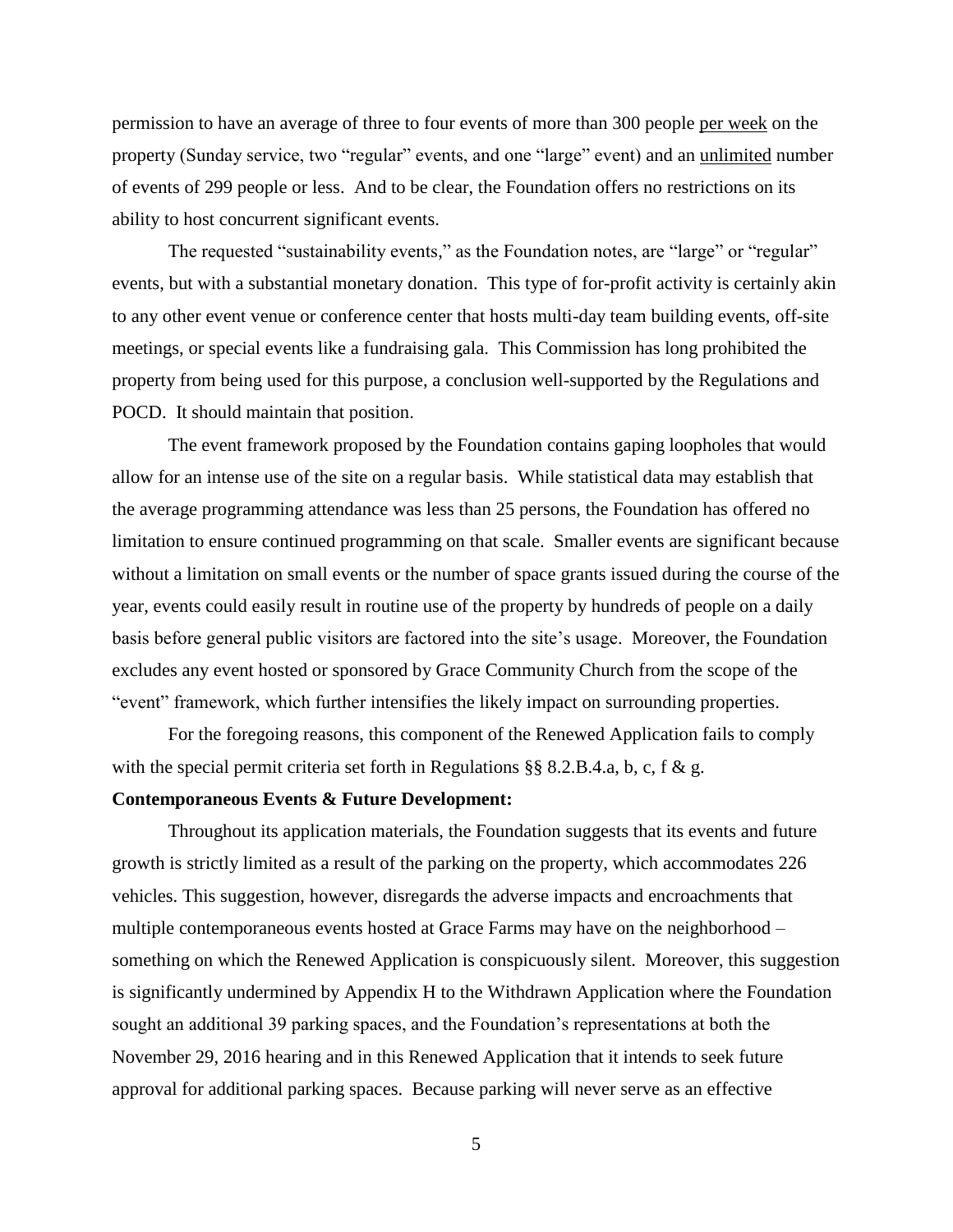regulator of impacts and encroachments, particularly in light of the Foundation's ability to shuttle guests from off-site parking, this Commission must expressly impose the necessary conditions to minimize any adverse impacts, rather than relying upon the number of parking spaces as an inherent cap.

For the foregoing reasons, this component of the Renewed Application fails to comply with the special permit criteria set forth in Regulations §§ 8.2.B.4.a, b, c, f & g.

## **Space Grants:**

 $\overline{a}$ 

As the Foundation itself describes, the "space grant" program gives non-profit entities space on the Property to hold meetings and host events. But most of these non-profit entities already have existing facilities – sited in downtown, commercial districts – in which to conduct their activities, so the infrastructure provided at Grace Farms is duplicative. This programming duplication carries over to Grace Farms itself, which offers programs already in place at existing town institutions such as the YMCA, Library, Lapham Community Center and Nature Center.

Notwithstanding the representations made in the Renewed Application, the Foundation awarded over 50 space grants during 2016, and a total of 57 space grants as of early April 2017. The Foundation's space grant summary also omits at least 3 large events – the February 27, 2016 New Canaan Country School "Swing into the Centennial" event (highlighted by Commissioner Radman at November 2016 hearing), the September 12, 2016 Voices of September 11th Public Discourse Initiative, and the June 28, 2016 New Canaan Domestic Violence Partnership's Campus Safety Discussion and several private conferences during 2016, such as New Canaan Land Trust's annual and quarterly meetings.

From a land use perspective, this "space grant" use constitutes nothing more than a rentfree temporary office building or event/conference center, neither of which is permitted in a residential zone.<sup>2</sup> Because many of these grants are "small" space grants (which the Foundation identifies as involving 100 people or less), they are entirely outside the event limitations the Foundation has proposed and thus would remain completely unregulated. This type of office and conference center usage is entirely inconsistent with the lowest density residential zone in which Grace Farms is located. The concern of "institutional creep" highlighted in the POCD would be manifested if this use continues unfettered at Grace Farms.

 $2 \text{ In fact, the demand for this type of temporary office use supports an entire industry catering to }$ that precise need, including nearby locations in Wilton and Norwalk. See Exhibit J.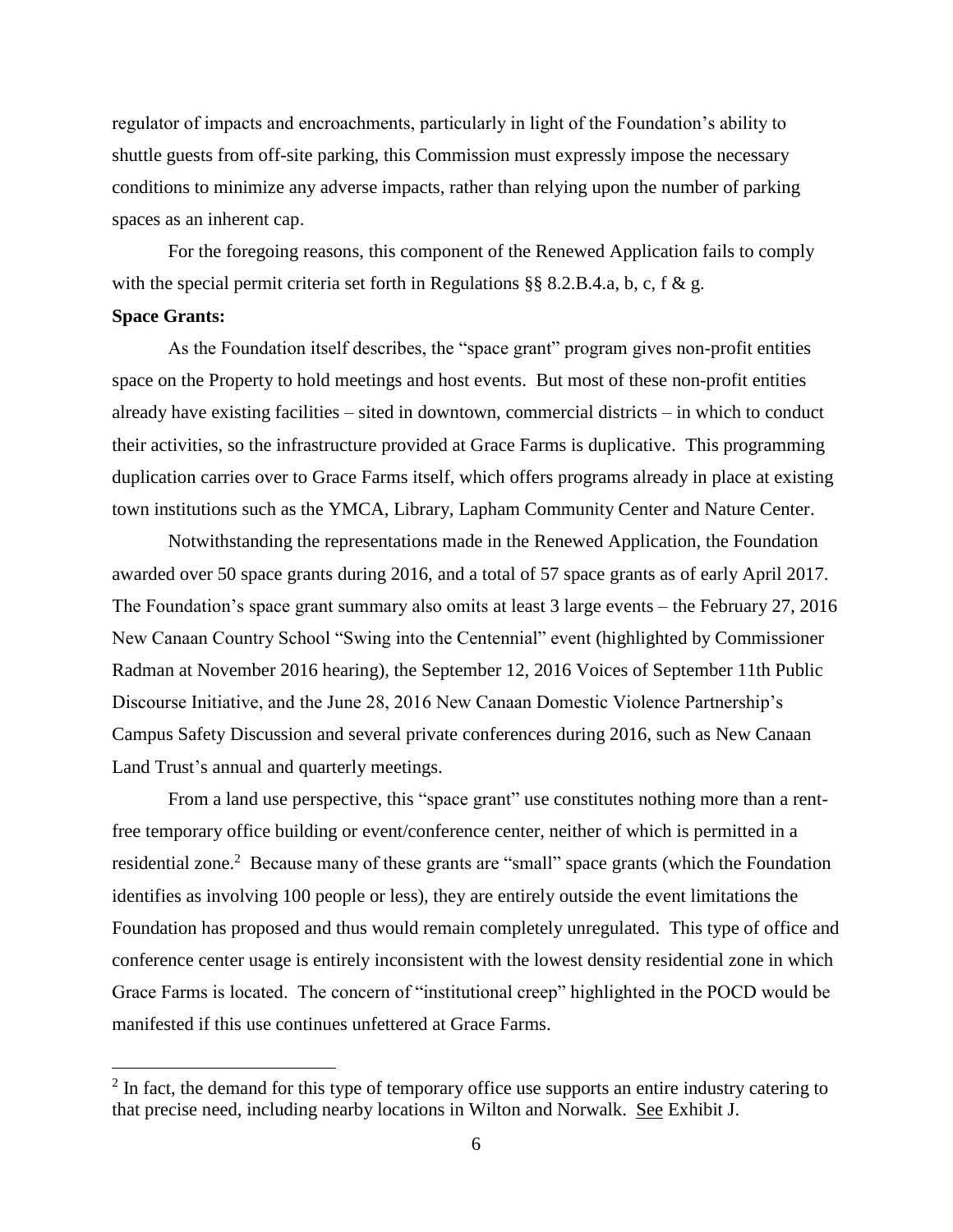Moreover, a careful review of the Foundation's small space grant program raises even more fundamental land use concerns. Absent Grace Farms, non-profit entities, such as Arts for Healing (a current space grantee) or the recently discussed Orchard's End Health, that seek to operate in New Canaan's lowest density residential zone would need to obtain their own special permit approval from the Commission as a club or philanthropic organization. Instead, the Foundation's small space grant program allows these organizations to bypass this Commission's regulatory authority and leave control of such uses to the Foundation without any regulatory oversight by this Commission or even zoning staff. This framework stands in stark contrast to the special permit approval for Grace Community Church's activities in 2007 and Condition 13 of the 2013 Approval requiring Commission approval for outside groups (such as the YMCA or St. Luke's School as was contemplated this past November) using the gym or playing field at Grace Farms.

The Commission should also note that, as designed, the Foundation's space grant program contemplates monetary contributions by grantees in exchange for access to and use of Grace Farms' infrastructure. For example, Grace Community Church, the most prominent grantee, contributed \$120,000 to the Foundation during calendar 2015 under its revocable license notwithstanding the Foundation's substantial endowment. See December Memo, Exhibit R. By means of the space grant program, the Foundation has effectively outsourced its philanthropic initiatives and programming to third parties. Should the Foundation wish to champion music and art therapy for people with special needs under its "Arts" initiative, there is no need for the Foundation to hire its own certified therapists if Arts for Healing becomes a space grantee.

The Foundation's existing process for awarding space grants allows it to shield from this Commission and the public how frequently and intensely Grace Farms is used by third parties unaffiliated with the Foundation or Grace Community Church. To avoid an end run around this Commission's jurisdiction, any space grant should be encompassed by Condition 13's requirement of Commission review and approval prior to use. This would ensure that the space grant usage is compatible with the surrounding neighborhood and satisfies the criteria in the Regulations for such a use.

For the foregoing reasons, this component of the Renewed Application fails to comply with the special permit criteria set forth in Regulations  $\S\S 8.2.B.4.a$ , b, f & g.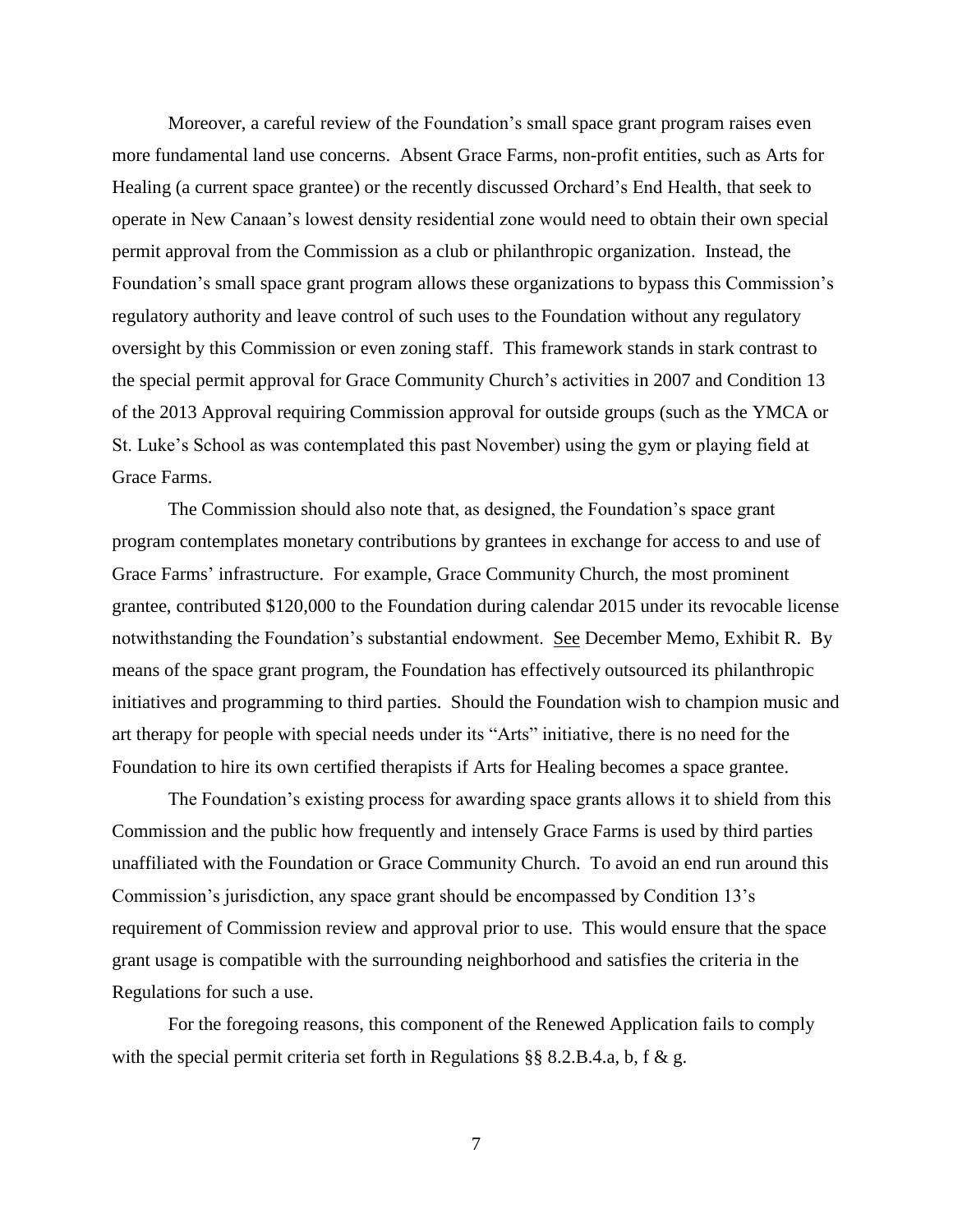#### **Visitor Volumes/Impact of Principal Uses, Ancillary Uses, Events and Space Grants:**

The Foundation's proposal for events and space grants, when combined with the on-site employees, general public usage, and Grace Community Church events, generate an intensely used site with annual attendance well over 185,000 in calendar 2016, and growing conservatively to more than 270,000 visitors in the first year following the requested approval and to more than 485,000 in the fifth year following approval. See Exhibit K. When considered separately, there can be no question that the Foundation's proposed special permit uses of Religious Institution, Club, and Philanthropic Organization each constitute a separate and independent principal use.

| <b>Volume of Activity (Visitors)</b>                                                                                                                                                                            | 2013<br><b>Approval</b> | 2015/2016<br><b>Usage</b> | Post<br>Approval-<br><b>First Year</b><br><b>Low Estimate</b><br>10% | Post<br>Approval-<br><b>First Year</b><br><b>Modest</b><br><b>Estimate</b><br>20% | Post<br>Approval-<br><b>Usage Year 5</b><br>with $10\%$<br>increase YOY |
|-----------------------------------------------------------------------------------------------------------------------------------------------------------------------------------------------------------------|-------------------------|---------------------------|----------------------------------------------------------------------|-----------------------------------------------------------------------------------|-------------------------------------------------------------------------|
| <b>Religious Institution</b> - Religious Services,<br>Church Ancillary Activities (AA etc.) and<br>Church Staff                                                                                                 | 74,561                  | 74,561                    | 81,742                                                               | 91,262                                                                            | 133,183                                                                 |
| <b>Club Activities - Arts for Healing, Space</b><br>Grant Program, General Public Grace Farm<br>Usage, GFF Personnel, Commercial For<br><b>Profit Events</b>                                                    | $\Omega$                | 79,681                    | 126,458                                                              | 167,435                                                                           | 245,141                                                                 |
| <b>Philanthropic Activities - Architecture</b><br>Tours, Foundation Events, Foundation<br>Personnel, Large Events, Regular Events,<br>Incremental Usage, Sustainability Events<br>Note: Excludes General Public | $\Omega$                | 32,318                    | 63,201                                                               | 76,830                                                                            | 108,583                                                                 |
| <b>Total Visitors</b>                                                                                                                                                                                           | 74,561                  | 186,560                   | 271,400                                                              | 335,527                                                                           | 486,907                                                                 |

A privately-owned public space with programming attractions that draw tens of thousands of general public visitors each calendar year is incompatible with the lowest density residential zone in New Canaan. To mitigate the impacts and encroachments of this commercial facility, this Commission should seriously reconsider whether access to Grace Farms should be limited to only those persons attending specific approved and calendared programming events. Moreover, the Renewed Application's delineation of "large" and "small" events, as well as the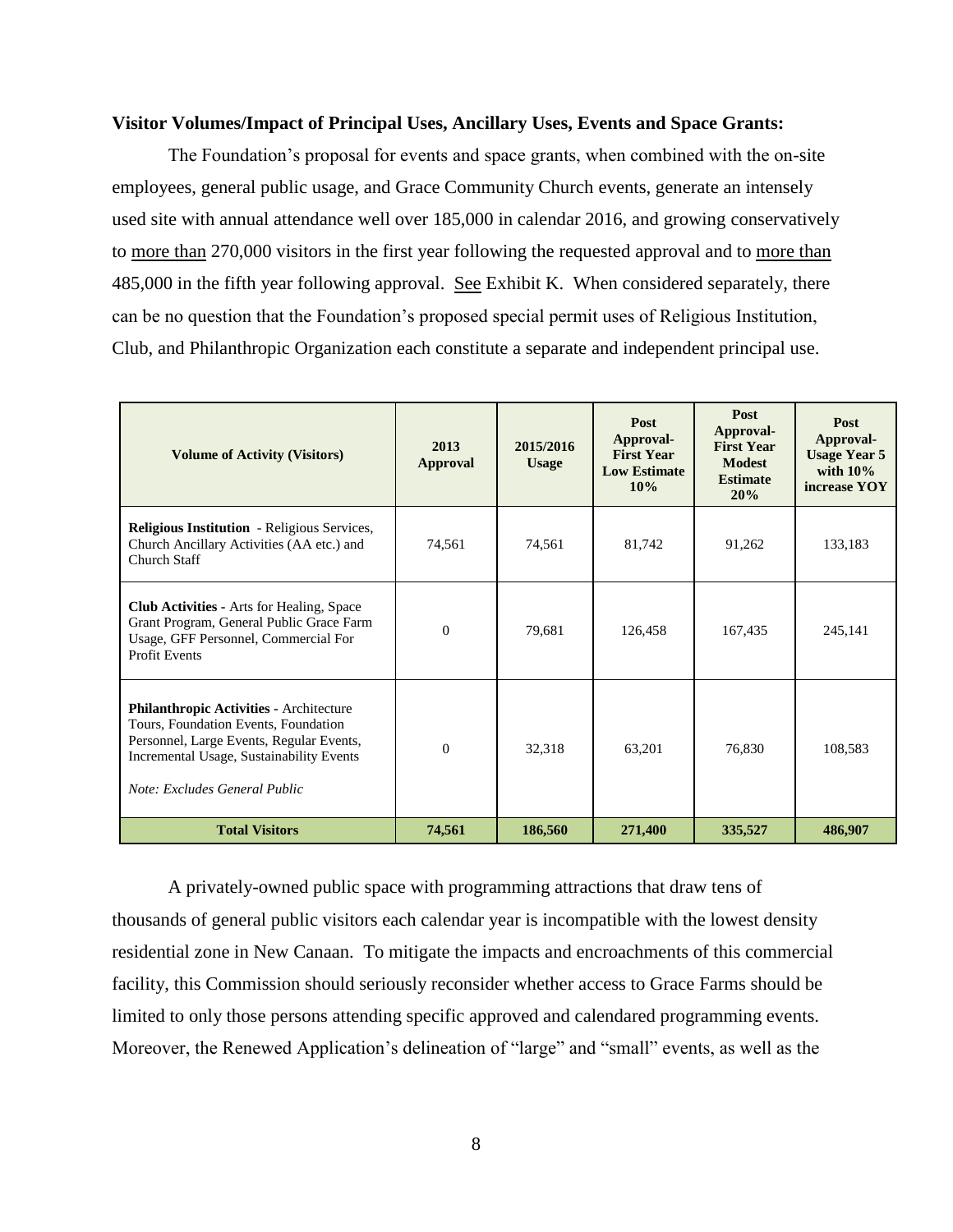unregulated events, enables this Commission to evaluate whether the uses proposed by the Foundation are appropriate for the 4 Acre Residence Zone. The answer must be no.

This conclusion is bolstered by the Commission's own master file regarding special permits. Substantially all of the special permits issued by the Commission in lowest density 4 Acre residential zone have been for generators, landscaping and grading/drainage plans as shown below. Despite records dating back to 1960, not a single special permit has been issued for a religious institution, club, or restaurant in this residential zone, let alone multiple special permits for these uses on the same property.

| <b>Special Permit Activity</b>                                                         | <b>Volume</b> | $\frac{0}{0}$ |
|----------------------------------------------------------------------------------------|---------------|---------------|
| Generator                                                                              | 67            | 24%           |
| Landscaping Plan                                                                       | 50            | 18%           |
| Grading/Drainage                                                                       | 20            | 7%            |
| <b>Guest House/Rental Apt</b>                                                          | 13            | 5%            |
| Site Plan                                                                              | 13            | 5%            |
| Additions                                                                              | 11            | 4%            |
| <b>Accessory Building</b>                                                              | 10            | 4%            |
| Lighting                                                                               | 9             | 3%            |
| Pool House/Pool                                                                        | 9             | 3%            |
| Home Office                                                                            | 8             | 3%            |
| Fence/Gate                                                                             | 8             | 3%            |
| Special Permit - Portable Classroom                                                    | 6             | 2%            |
| Other (Barns, Decks, Sub-division of Land, Playing<br>Fields, Easements, Tennis Court) | 55            | 20%           |
| Total                                                                                  | 279           | 100%          |

To put this into better context, the following charts show the special permit uses sought by the New Canaan Country Club and St. Luke's School – the two other institutional uses operating in New Canaan's 4 Acre residential zone. All of these special permit uses are ancillary to (and dependent upon) the single principal use under which each organization is operating.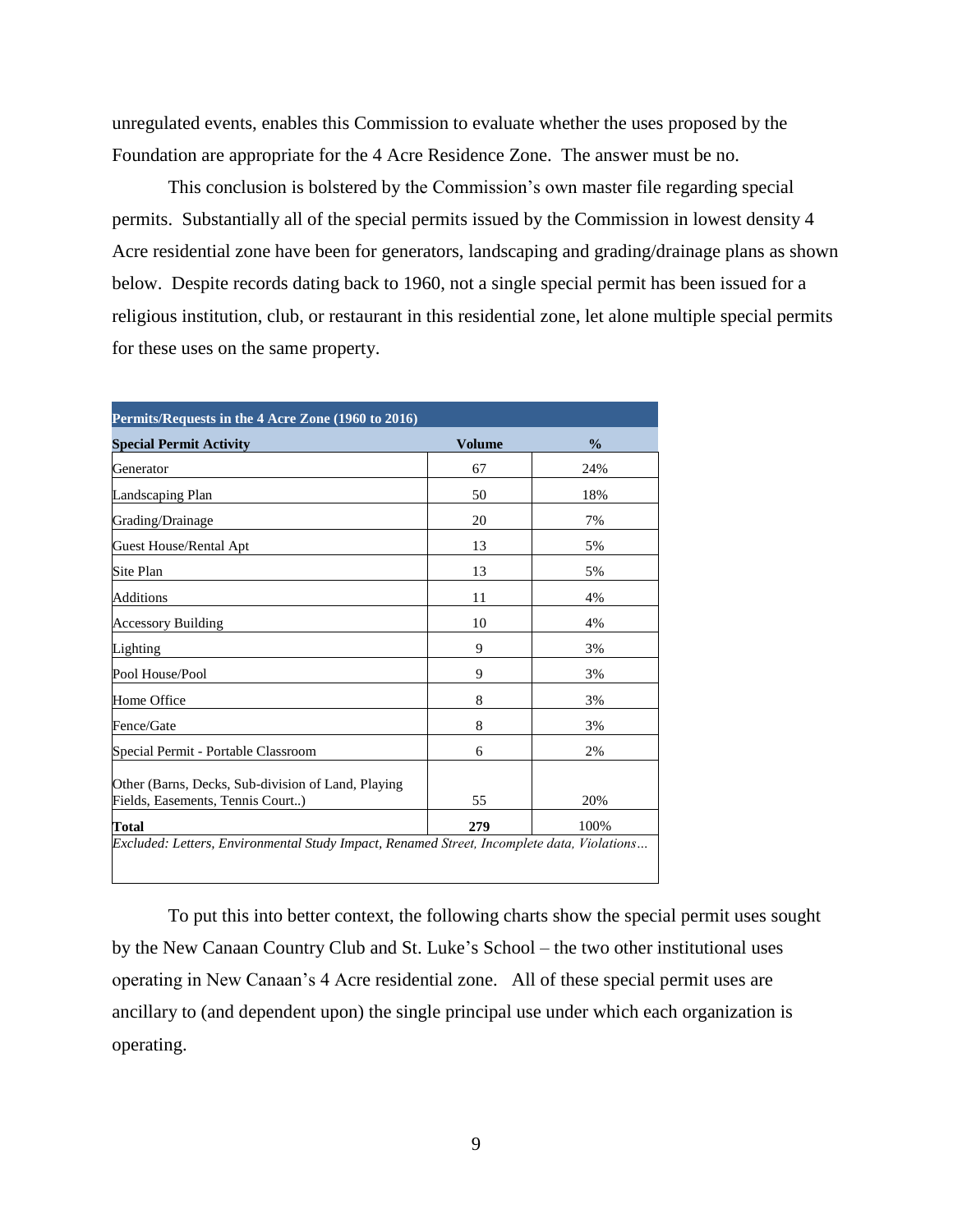| <b>St. Luke's School</b>                                                        |            |                                     |  |  |  |  |  |
|---------------------------------------------------------------------------------|------------|-------------------------------------|--|--|--|--|--|
| Location: 377 North Wilton Road, 4 Acre Zone, Lowest Density                    |            |                                     |  |  |  |  |  |
| <b>Activity</b>                                                                 | Date       | <b>Type</b>                         |  |  |  |  |  |
| <b>Additions</b>                                                                | 3/1/02     | <b>Additions</b>                    |  |  |  |  |  |
| Additions                                                                       | 3/1/04     | <b>Additions</b>                    |  |  |  |  |  |
| Field use                                                                       | 6/1/04     | <b>Playing Fields</b>               |  |  |  |  |  |
| Raise field                                                                     | 8/19/04    | <b>Playing Fields</b>               |  |  |  |  |  |
| Field Conversion to Turf                                                        | 8/17/05    | <b>Playing Fields</b>               |  |  |  |  |  |
| Raise field                                                                     | 8/19/05    | <b>Playing Fields</b>               |  |  |  |  |  |
| <b>Nature Trail</b>                                                             | 4/17/07    | Special Permit - Nature Trail       |  |  |  |  |  |
| Temp. portable classroom                                                        | 5/22/07    | Special Permit - Portable Classroom |  |  |  |  |  |
| Temp. portable classroom, continued to 9/14/10                                  | 6/29/10    | Special Permit - Portable Classroom |  |  |  |  |  |
| Two additions to main school building, continued to<br>9/14/10                  | 7/27/10    | <b>Additions</b>                    |  |  |  |  |  |
| Temp. portable classroom, continued to 9/14/10                                  | 7/27/10    | Special Permit - Portable Classroom |  |  |  |  |  |
| Two additions to main school building, Sec. 3.2.C.7-<br><b>Special Permit</b>   | 9/14/10    | <b>Additions</b>                    |  |  |  |  |  |
| Temp. portable classroom, approved for 2 years, Sec.<br>3.2.C.7- Special Permit | 9/14/10    | Special Permit - Portable Classroom |  |  |  |  |  |
| Designate headmaster house as residence and office-<br>Amend Site Plan          | 11/16/10   | <b>Accessory Building</b>           |  |  |  |  |  |
| Sec.8.2.A, addition to main building-Site Plan                                  | 3/26/13    | <b>Additions</b>                    |  |  |  |  |  |
| Sec.3.2.C.7 & 8.2.B, addition to main building-<br>Special Permit               | 3/26/13    | <b>Additions</b>                    |  |  |  |  |  |
| Temp. portable classroom allowed to remain until<br>addition completed          | 5/21/13    | Special Permit - Portable Classroom |  |  |  |  |  |
| Sec. 8.2.A to construct dug out-Site Plan                                       | 3/31/15    | <b>Construct Dug Out</b>            |  |  |  |  |  |
| Sec. 6.4.G, 1,000 cubic yards of soil disturbance-<br><b>Special Permit</b>     | 3/31/15    | Grading/Drainage                    |  |  |  |  |  |
| <b>Additions</b>                                                                | 1983-2004  | <b>Additions</b>                    |  |  |  |  |  |
| Temp. portable classroom                                                        | 1999-2000  | Special Permit - Portable Classroom |  |  |  |  |  |
| <b>Additions</b>                                                                | 2000, 2002 | <b>Additions</b>                    |  |  |  |  |  |

| <b>New Canaan Country Club</b>                              |                                 |  |  |  |  |  |
|-------------------------------------------------------------|---------------------------------|--|--|--|--|--|
| Location: 95 Country Club Road, 4 Acre Zone, Lowest Density |                                 |  |  |  |  |  |
| <b>Date</b>                                                 | <b>Type</b>                     |  |  |  |  |  |
| 2/1/99                                                      | Lighting                        |  |  |  |  |  |
| 2/1/00                                                      | <b>Accessory Building</b>       |  |  |  |  |  |
| 3/1/04                                                      | Special Permit - Squash Court   |  |  |  |  |  |
|                                                             |                                 |  |  |  |  |  |
|                                                             | Parking<br>Squash Court         |  |  |  |  |  |
| <b>Accessory Building</b>                                   |                                 |  |  |  |  |  |
|                                                             | 5/25/10<br>5/24/11<br>2003-2008 |  |  |  |  |  |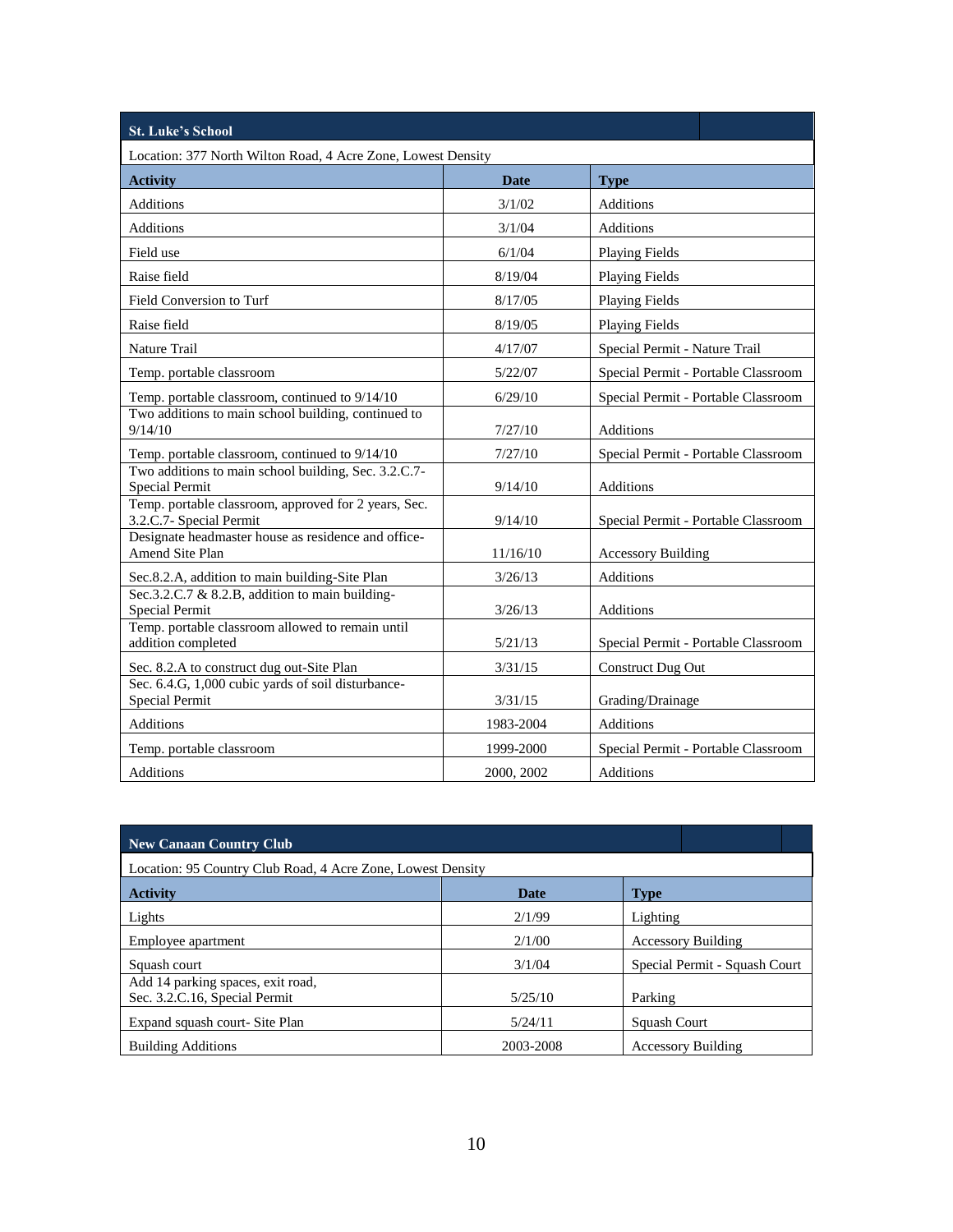With this framework and history, it is inconceivable that the Commission would approve two primary residences on the same lot in the 4 Acre residential zone, or a community center added to the campus of St. Luke's School, or a destination restaurant built alongside the Glass House. Yet that is what the Foundation requests in its Renewed Application. As detailed in the December Memo, the March Memo and Judge Fuller's letter, the answer is obvious and a matter of plain common sense: multiple principal uses are not permitted in New Canaan's lowest density residential zone.

For the foregoing reasons, this component of the Renewed Application fails to comply with the special permit criteria set forth in Regulations  $\S$ § 8.2.B.4.a, b, f & g.

#### **The Commons Restaurant**:

As noted in the December Memo, the Commons functions as any other licensed restaurant in New Canaan. See Exhibit N to December Memo. A mere limitation in its hours and profitability does not alter the fact that such a use is not permitted in a residential zone and certainly does not constitute an accessory use as the Foundation suggests. To be an accessory use, the Commons must be limited to a defined event hosted by the Foundation or Grace Community Church, such as the monthly community dinner or pre-Sunday service breakfast. Moreover, the seasonal feature of *al fresco* dining at the Commons would ordinarily require site plan or special permit approval if sought by one of the licensed restaurants in downtown New Canaan. Regulations § 4.2.C.; 4.2.D; 4.3.C.; 4.3.D.

For the foregoing reasons, this component of the Renewed Application fails to comply with the special permit criteria set forth in Regulations  $\S § 8.2.B.4.a, b, f & g.$ 

## **Screening/Buffer Plan:**

During the withdrawal period, my clients expressed to the Foundation directly and through the Town Planner their concerns about screening the River Building and related site improvements, such as the southernmost parking lot, and use of the wetlands meadow adjacent to their backyard. See Exhibits B, C, D. As detailed in those materials, there are several key recommendations that should be considered by this Commission:

- The general public and programming attendees should remain and be directed closer to the building complex where they can be properly overseen and managed by the Foundation's security team;
- Walking trails should remain west of the stream or at least 250 feet from my clients' property line (see Exhibit L);
- Walking trails should be fixed and not subject to variability/seasonality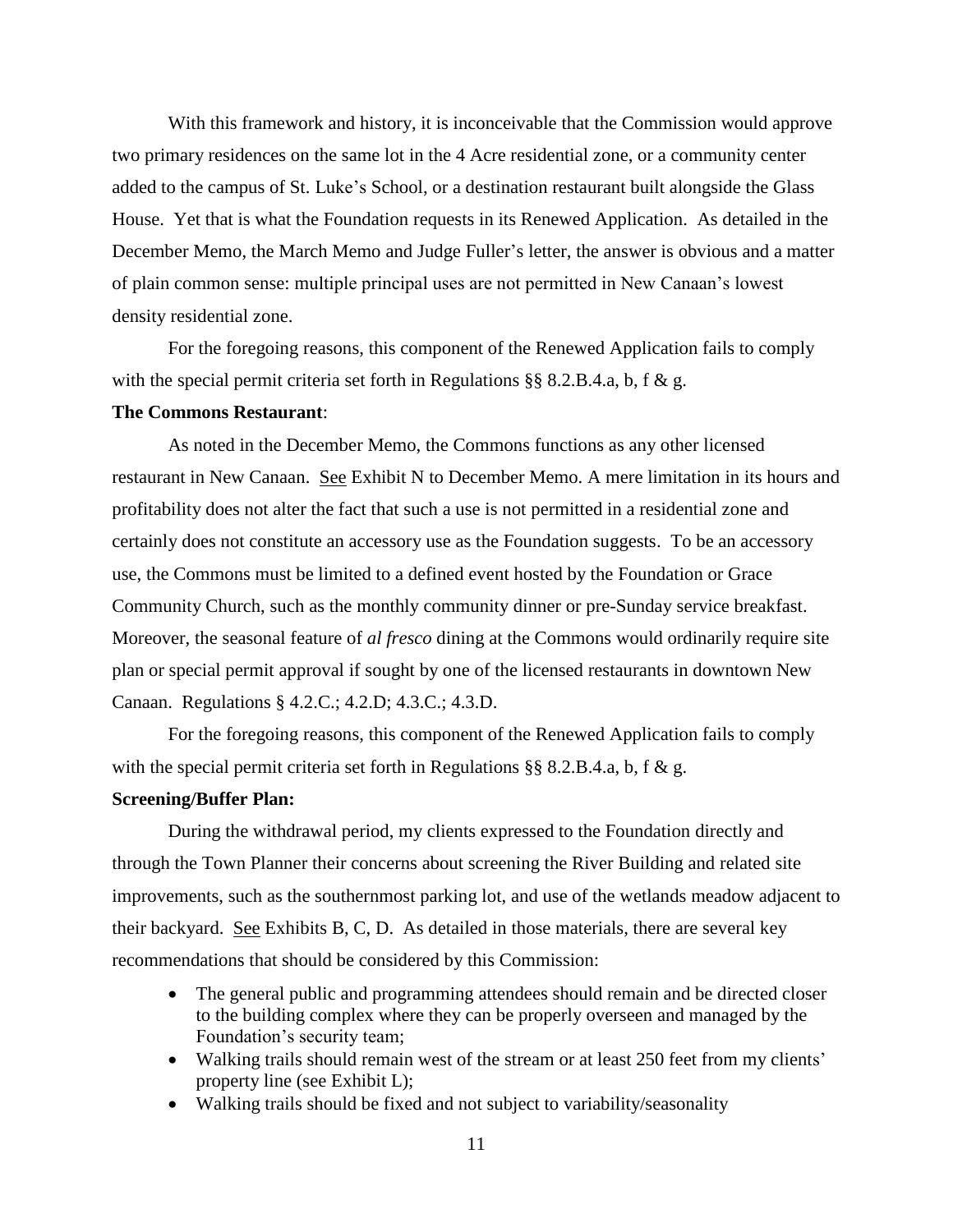- Continuous permanent fencing/hardscaping should be installed along side and adjacent to the walking trails so as to create a security "white space;"
- This permanent fencing/hardscaping should be of a material and design similar to the paddock fencing and fieldstone walls currently in the Grace Farms view shed so as to provide a deterrent effect and guide the walkers away from the buffer zone.

These recommendations do not unduly restrain the Foundation's use of its property or its "Nature" initiative. Significant other acreage at Grace Farms exists for walking trails that would not impact wetlands and abutting neighbors. The Foundation's proposed fencing configuration is not a continuous fence line that acts as a barrier, but rather various shields that are easily circumvented by visitors. This placement does not allow for the creation of a security "white space" for Foundation security to intervene before a trespass occurs on a neighbor's property. The Foundation's proposed roll fencing is a bare bones, truly cheap<sup>3</sup> solution that offers no meaningful benefit to the issues of privacy and security and quite frankly, undermines any presumption that the Foundation gave meaningful thought on how to address the neighbors' identified concerns.

There can be no question that it is in the best interests of all parties – the Foundation, the neighbors and the Town – for the general public and programming attendees to remain in locations where they can be properly overseen by Foundation security. The Commission should implement the old adage of "good fences make good neighbors," prohibit walking trails west of the stream, and require a high-quality fixed fence/hardscaping to create a workable and permanent delineation between my clients' and the Foundation's property.

For the foregoing reasons, this component of the Renewed Application fails to comply with the special permit criteria set forth in Regulations §§ 8.2.B.4.a, b, e, f & g. **Lighting:**

As with the fencing, it appears the Foundation has disregarded another item of key importance to my clients. The Renewed Application offers no screening to address the light emanating from the River Building despite existing conditions addressing interior lighting. The entire 700+ foot length of the River Building – in effect a 70 story skyscraper lying on its side - is visible from my clients' home. Thus, they suffer disproportionately from the interior lighting, which results in a glowing band of light across their view shed that is significantly exacerbated

 $\overline{a}$ 

 $3$  The type of fencing the Foundation proposed retails for approximately \$1 per foot. See Exhibit M.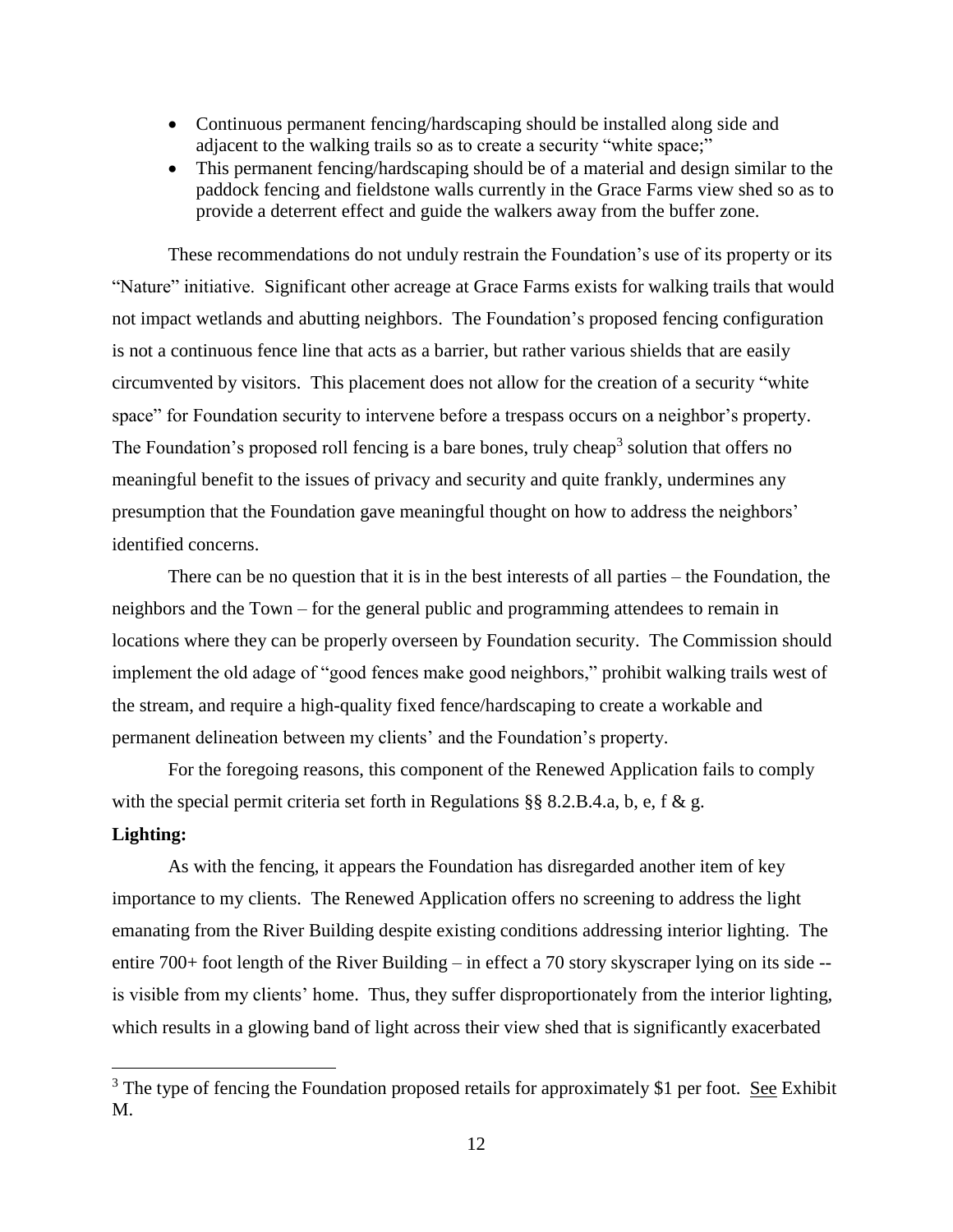by the pendant lighting in the Commons and Library volumes and the theater stage lighting in the Sanctuary volume.

During the January 29, 2013 hearing, the Commission heard testimony from Buro Happold about the effect and intensity of the proposed interior lighting at the River Building specifically with respect to my clients' property. This testimony misrepresented the impact the interior lighting choices would have on my clients and adjacent properties. In Buro Happold's view, the light spillover effect from the interior River Building lighting "… ranges in order of magnitude of 10% to 50% of what you would see from one candle lit a foot way landing on the ground."<sup>4</sup> Unfortunately for my clients and the other abutting Smith Ridge neighbors, there is no subtlety in the level of light radiating from the River Building. It casts a glow across the horizon. Confronted with a level of light pollution at night that is equivalent to that of a large industrial complex, my clients engaged a landscaping consultant, Eric Rains, to develop a screening plan that would create an effective barrier between the River Building and their home. See Exhibit O. Eric Rains' plan calls for a planting zone that, at the Foundation's discretion, can be set either farther or nearer to the River Building depending on the size of the trees used as screening, and is based on a formula that adjusts to the changing grade.

Although this screening plan was provided to the Foundation in early February, the Foundation has not responded to the proposal, and as evidenced by its Renewed Application, ignored the critical request for a permanent solution to the light trespass. Instead, the Foundation has highlighted changes to exterior site lighting and offered quick fixes rather than permanent solutions. The required motion sensors for lights in the River Building (Condition 35) have been unsuccessful in mitigating the light impact, because the building lights have remained on throughout the night, as noted during the earlier hearings and correspondence from other adjacent neighbors. The Foundation's suggestion of curtains is not only subject to great variability, but also specifically excludes the Commons, which is the main source of light impacting my clients' property, for aesthetic reasons. Additionally, minor items in the Foundation's plan only further the impact. For example, building maintenance and cleaning after regular hours only extends the time the lights must remain on after dark; in contrast, early

 $\overline{a}$ 

 $4$  Official Transcript, January 29, 2013 Public Hearing, page 102, lines 13-16. See Exhibit N.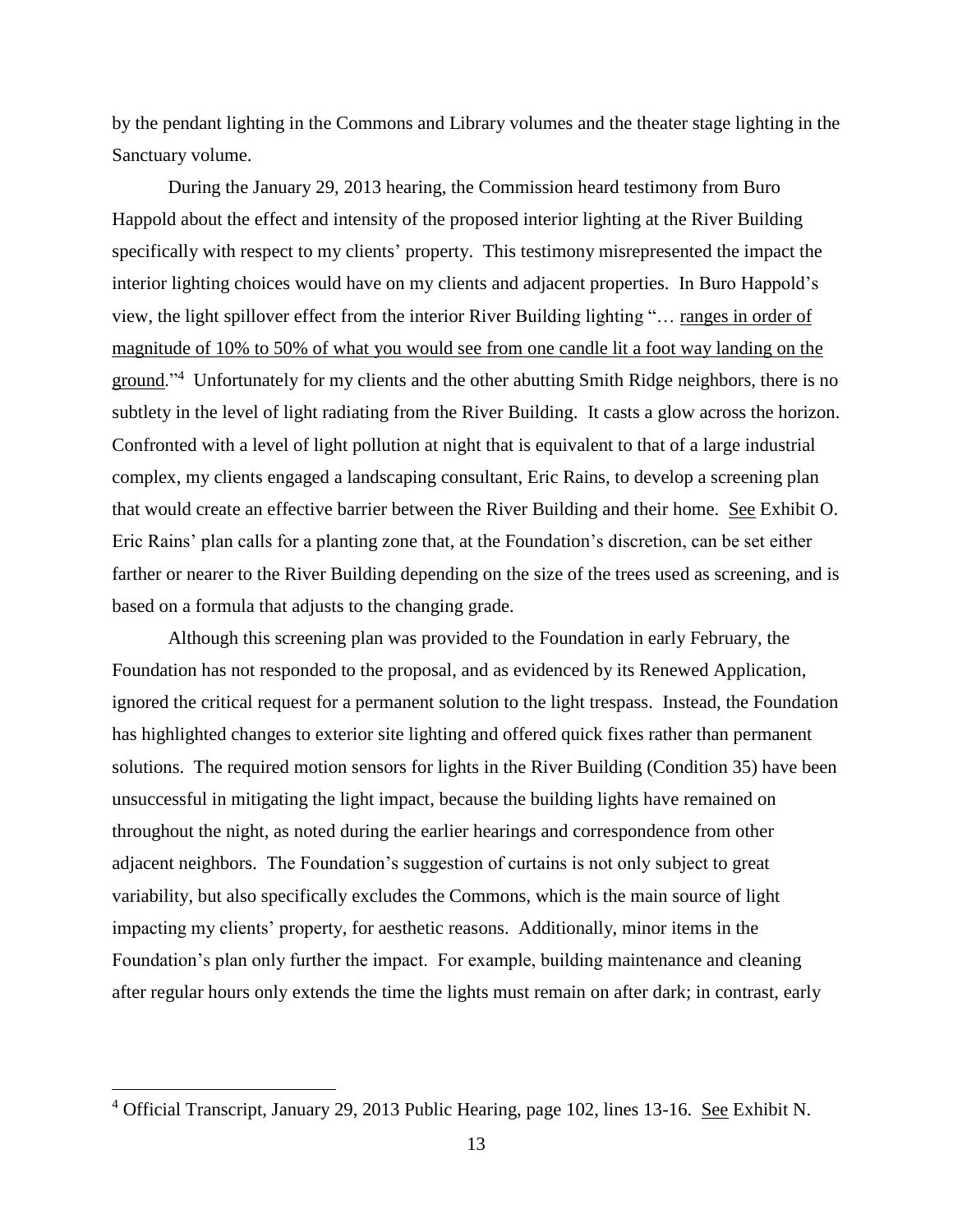morning maintenance (i.e. 7-9am) would take place in the daylight and inherently mitigate the light impact.

With over 18 months of operational history, it is readily apparent that variable mitigation, by way of curtains or dimmer switches as the Foundation proposes, is woefully insufficient to address the lighting impacts and represents a disingenuous solution.<sup>5</sup> My clients should not be tasked with monitoring the Foundation's compliance with conditions and having to continually call for action. Ideally, the operating conditions should be self-executing. We would encourage the Commission to engage a third-party lighting consultant who can access and inspect the lighting at Grace Farms and offer a complete assessment of the site lighting (both interior and exterior), including mitigation measures as needed. If the Commission does not engage such a consultant, it must adopt Planimetrics' recommendation of full cut-off at dusk with evening activities migrating into the barns or require complete screening around the River Building as detailed in the Eric Rains landscaping proposal.

For the foregoing reasons, this component of the Renewed Application fails to comply with the special permit criteria set forth in Regulations  $\S$ § 8.2.B.4.a, b, f & g.

## **Sound Sculpture:**

 $\overline{a}$ 

As the Commission is aware, the sound "sculpture" on the Property has long been a source of disturbance to my clients. Now, despite turning this art installation off during the withdrawal period, the Foundation seeks to re-establish this use on at least a seasonal basis. The Commission must deny this request. Not only does the 2013 Approval explicitly prohibit noiseamplifying devices at Grace Farms (Condition 39), but also the AKRF report expressly acknowledges that the music of this installation can be heard at my clients' property. AKRF Report, p. 7. We would request that the Commission ask the Foundation to play the sound "sculpture" during the public hearing and that the Foundation produce the 2015 sound analysis report confirming that the volume levels met New Canaan's noise ordinances. See December Memo, Exhibit J.

As detailed extensively in the December Memo, there is no meaningful way to enforce the existing noise ordinance, as jurisdiction for noise complaints rests with the New Canaan

<sup>&</sup>lt;sup>5</sup> The proposed seasonal lighting plan for the Commons and Sanctuary is also curious, as it does not go into effect until January 1 and then only after 8pm, despite common knowledge that night falls by 5-6pm in November and December.